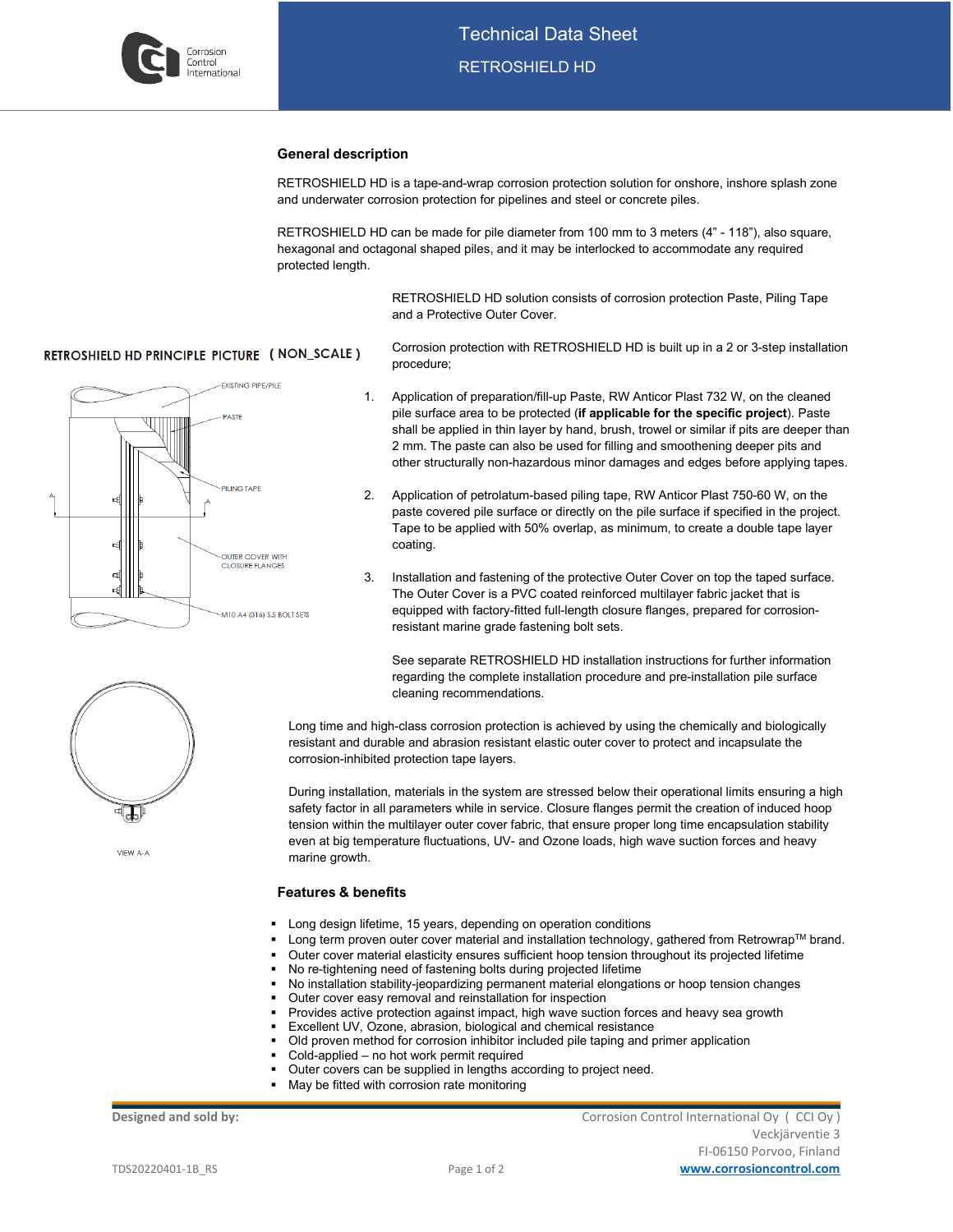

# Technical Data Sheet RETROSHIELD HD

|                                       | - PASTE                                                    |
|---------------------------------------|------------------------------------------------------------|
|                                       | <b>PILING TAPE</b>                                         |
| STEEL OR CONCRETE<br><b>PILE/PIPE</b> | <b>OUTER COVER</b><br>C/W M10 318 S.S.<br><b>BOLT SETS</b> |
|                                       |                                                            |

#### **Technical specification** RETROSHIELD HD

## **Wrapping concept Main Components**

- Outer Cover Panel of PVC fabric, with marine and impact resistant polymetric closure flanges and Marine Grade Stainless steel fasteners.
- Corrosion tape soaked with petrolatum-based corrosion protection gel
- Paste (optional)

| <b>Product Data:</b> |  |  |  |  |
|----------------------|--|--|--|--|
|                      |  |  |  |  |

| Product name                    | RetroShield HD                                                                | HS Code 39269092          |
|---------------------------------|-------------------------------------------------------------------------------|---------------------------|
|                                 |                                                                               |                           |
| Pile Diameters applicable       | $\emptyset$ 100 - 3000 mm (4" - 118"), typically                              | If smaller or bigger diam |
|                                 | Also for Hexagonal, Octagonal and dual/various diameter piles and pipelines   | contact CCI Oy            |
| Applicable Height               | Tailor made according to customer needs.                                      | Max height per separate   |
| (Pile length to protect)        | Depending on protected height, outer covers are made in one, two or several   | sleeve in one piece: 3 m  |
|                                 | sleeves. Multiple sleeves are made with 100-150 mm overlap.                   | (9,8 ft)                  |
| Wrapping max total thickness as | Outer Panel + tape (at 50% overlap) + paste : ~ 3.5 - 4.5 mm (140 -180 mils). | Distance from             |
| installed                       | At flanges: $54 \pm 2$ mm ( $2.13'' \pm 80$ mils)                             | pile/structure surface    |
|                                 |                                                                               |                           |
|                                 |                                                                               |                           |
| Wrap Operating Temperature      | $-20$ to $+70^{\circ}$ C ( - 4 to $+158^{\circ}$ F)                           |                           |

#### **Outer Cover Panel specifications**



Tape and outer cover with closure flange and permanent bolt sets



| Panel Type                        | Reinforced coated multilayer fabric with | HS Code 39269092       |
|-----------------------------------|------------------------------------------|------------------------|
|                                   | factory fitted fastening flanges         |                        |
| Outer and inner layer coating     | Polyvinyl chloride, PVC                  |                        |
| Color                             | <b>Black</b>                             |                        |
| Base fabric type                  | Polyester, PES                           | <b>DIN EN ISO 2076</b> |
| Panel weight (excl. flanges& bolt | 0.9 -1 kg/sqm $($ ~0,2 lb/sq ft)         | EN ISO 2286-2          |
| sets)                             |                                          |                        |
| Panel thickness                   | 1-1.2 mm $(40 - 47$ mils)                |                        |
| Tensile strength MD/XMD           | 4300/4100 N/50 mm                        | EN ISO 1421/V1         |
| Tear strength MD/XMD              | 500/500 N/50 mm                          | <b>DIN 53363</b>       |
| Coating adhesion                  | 20 N/cm                                  | PA 09.03 (intern)      |
| Light fastness                    | > 6                                      | EN ISO 105 B02         |
| Closure Flanges / Rods            | Geon, Black Vinyl                        |                        |
| <b>Fastening Bolts</b>            | SS, Marine Grade A4 (316), M10 DIN 931   | HS Code 73181575       |
| <b>Fastening Nuts</b>             | SS, Marine Grade A4 (316), M10 DIN 934   | HS Code 73181631       |
| <b>Fastening Washers</b>          | SS, Marine Grade A4 (316), M10 DIN 522   | HS Code 73182200       |
| Nylon Nuts (Optional)             | M10 PA 6.6, DIN 555                      | HS Code 39259080       |
| <b>Storage Recommendations</b>    | In crates, max +50°C (122 F) amb. temp   |                        |

#### **Tape specifications**

| Tape name                | RW Anticor Plast 750-60 W             | HS Code 59070000       |
|--------------------------|---------------------------------------|------------------------|
| Material                 | Non-woven fabric and PP foil          | Colour; olive          |
| Tape thickness           | $\geq$ 1.25 mm (49 mils) avg.         | Apply with 50% overlap |
| Tape roll width & length | 300 mm x 10 m (1 x 33 ft), as default | Other sizes available  |
| Corrosion gel            | Petrolatum base 90% / Inhibitors 10%  | Hydrophobic            |

#### **Paste specifications**

| Paste specifications             |                                                              |                         |
|----------------------------------|--------------------------------------------------------------|-------------------------|
| Paste name                       | RW Anticor Plast 732 W                                       | HS Code 27121090        |
| Material                         | Refined mineral oil mixed hydrocarbon                        | Non-dissolving in water |
|                                  | thickener with corrosion inhibitor and                       |                         |
|                                  | adhesive-improving components                                |                         |
| Density at 20°C                  | $0.82 - 0.87$ kg/dm <sup>3</sup> (~0.03 lb/in <sup>3</sup> ) |                         |
| Flash point                      | 200°C (392 F)                                                |                         |
| Application, normal case 1 layer | $0.8$ kg / sqm ( $0.16$ lb/sq ft) per layer                  | Use Trowel or similar   |
|                                  |                                                              |                         |

 **Specifications subject to change without notice**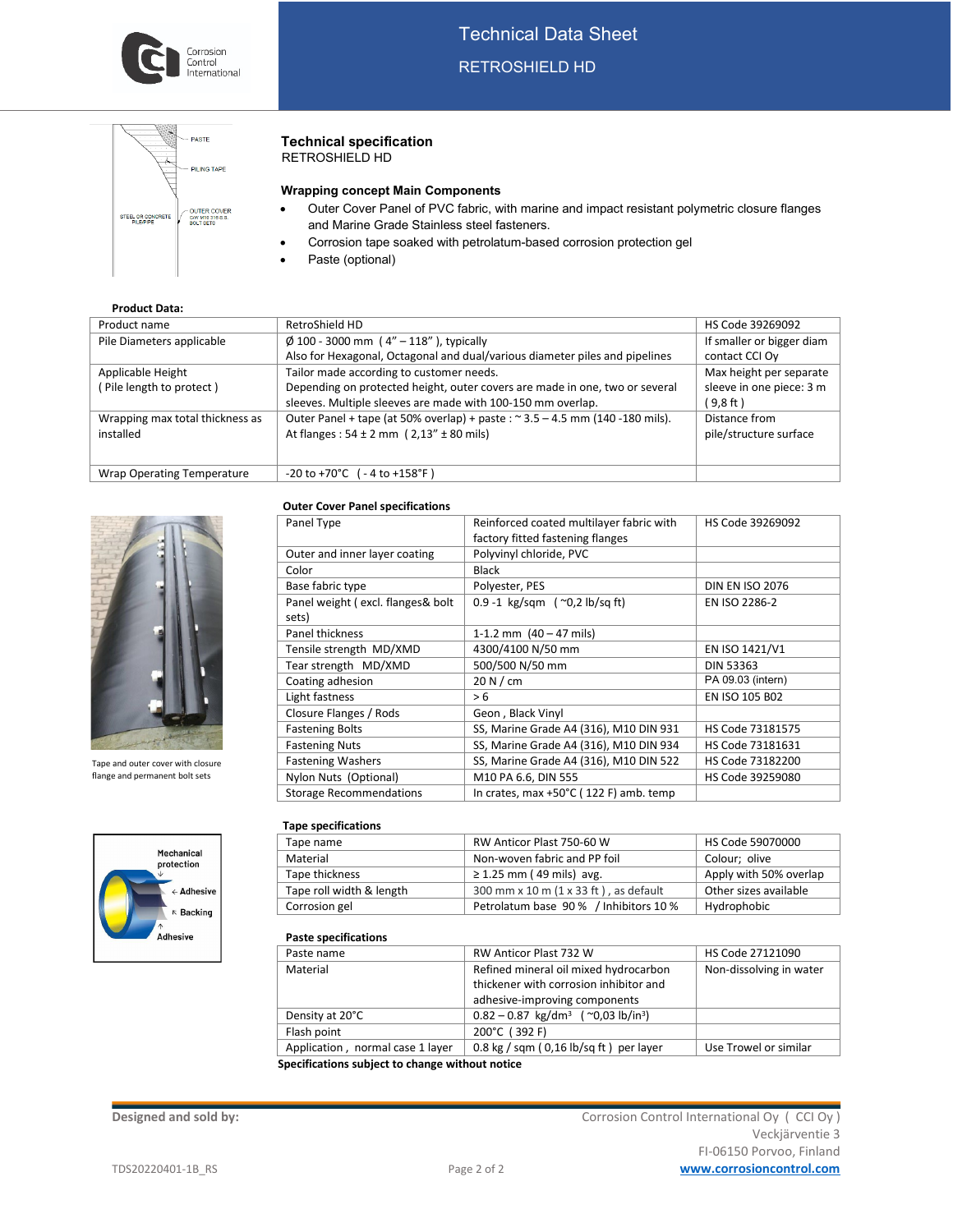

# **RWANTICOR Plast 750-60 W**

# **CORROSION PROTECTION**

# **TAPE STRUCTURE**

#### **PROCUCT DESCRIPTION**



**Backing:** · Stitched bonded, non-woven fabric. **Adhesive:** 

- · Petroleum plastic mass with corrosion inhibitors.
- **Mechanical protection:**
- $\bullet$  PP foil
- Colour:  $\bullet$  Olive.

| <b>TECHNICAL DATA</b>  |      |            |  |
|------------------------|------|------------|--|
| Parameters             | Unit | Value      |  |
| <b>Total thickness</b> | mm   | >125       |  |
| PP foil thickness      | mm   | 0.08       |  |
| Operating temperature  |      | up to $50$ |  |
| Adhesion to steel      |      | cohesive   |  |
| (protected surfaces)   |      |            |  |



#### **RWANTICOR Plast 750-60 W** Corrosion protection plastic tape with PP laminate.

# **APPLICATION**

- . As corrosion protection of T-joints, flanges and muff joints, pipe fittings, joints, valves, piles, timber.
- · Monotape with a mechanical protection layer.
- · Could be used under water as protection of piles and fimbers.
- Apply with 50 % overlap (2 layers).

#### **FEATURES & ADVANTAGES**

- · The unique anticorrosion mass containing corrosion inhibitors based on mineral oil.
- . The base oil with corrosion inhibitors constantly
- affects protected surface penetrating its structure. . Do not change its properties throughout the period
- of use (does not harden). . Compatible with all types of insulation coatings.
- . Easy and fast to apply.
- · High electric strength.
- . Does not contain ingredients harmful to health and the environment.

# **USAGE**

. Apply to clean and degreased surface free from other contaminants

- If necessary, use primer RW ANTICOR Plast 732 W.
- Wrap the tape around the surface spirally stretching a bit. If combining with the existing insulation is necessary
- to make ~10 cm overlap on the existing coating.
- During application use tension and pressure to smooth the tape surface by hand.
- Recommended application temperature:  $10 \div 30^0$ C. **STORAGE**
- · Store the product in dry area in original packaging.
- · Protect the cartons against mechanical damage.
- $\bullet$  The recommended storage temperature: up to  $25^{\rm o}{\rm C}.$

#### PRODUCT FORM & SIZE AVAILABLE Cut rolls: 100, 200, 300 mm x 10 m, other sizes available on individual request.

Copyrights C Corrosion Control Intrnational Oy. All rights reserved



Designed and sold by: